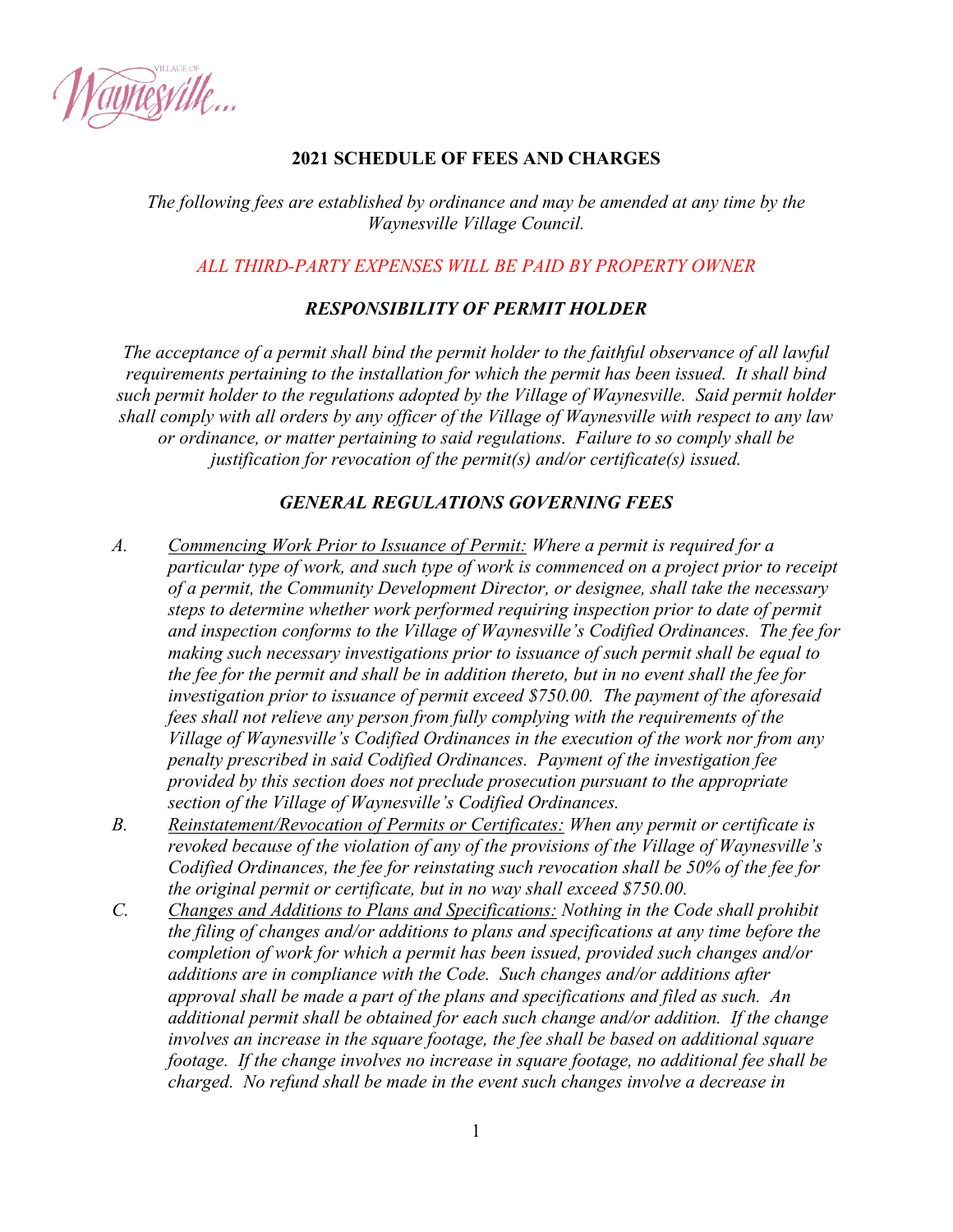*square footage.* 

- *D. Expiration and Renewal of Permits: Upon expiration of a permit, in accordance with the Code's requirements, no work on the project shall be permitted until the permit is renewed. The permit fee shall be charged based on percentage of the unfinished work, as determined by Village of Waynesville.*
- *E. Refunds:* 
	- *1. Permits: In the event that the holder of a permit decides to abandon performance of the work authorized by the permit and if no work has commenced, the holder may return the permit to the Village of Waynesville prior to the date of its expiration and receive a refund of a portion of the fee charged. The refund shall be half of that portion of the fee charged for the permit. No refund shall be made for any permit after the date of its expiration.*
	- *2. Certificate of Occupancy: Fee for Certificates of Occupancy is not refundable.*
- *F. Fees Additive: Unless otherwise specifically noted, the fees prescribed herein shall be additive and separate fees shall be paid for each of the items listed as applicable.*

#### **SCHEDULE A**

Miscellaneous Fees:

1. Copying/duplicating fee:

 \$.15 per 8-1/2" x 11" black and white copies \$.20 per  $8-1/2$ " x  $11$ " color copies \$.25 per 8-1/2" x 14" black and white or color copies \$.30 per 11" x 17" black and white or color copies \$15.00 per page for maps \$4.00 for copy of police reports or accident reports (for first 3 pages) \$1.00 for each additional page \$15.00 for audio tape copies \$15.00 for videotape copies \$5.00 for cd-rom

2. Curb, Gutter, Sidewalk, Drive Approach Permit:

| Work in Lineal Feet: Sidewalk |         |         | Curb/Gutter Drive Approach                     |
|-------------------------------|---------|---------|------------------------------------------------|
| 50 feet or less               | \$25.00 | \$25.00 | \$25.00                                        |
| Add'l. 50' units              |         |         | $+$ \$10.00/unit + \$10.00/unit + \$10.00/unit |

\*\*Residential Sidewalk Permit includes one driveway not less than 18 feet or more than 26 feet in width. Add \$20.00 for each additional driveway of 26 feet or less in width. \*\*Commercial Sidewalk Permit includes one driveway not less than

18 feet or more than 35 feet in width. Add \$25.00 for each additional driveway of 35 feet or less in width.

3. Fingerprinting: \$20.00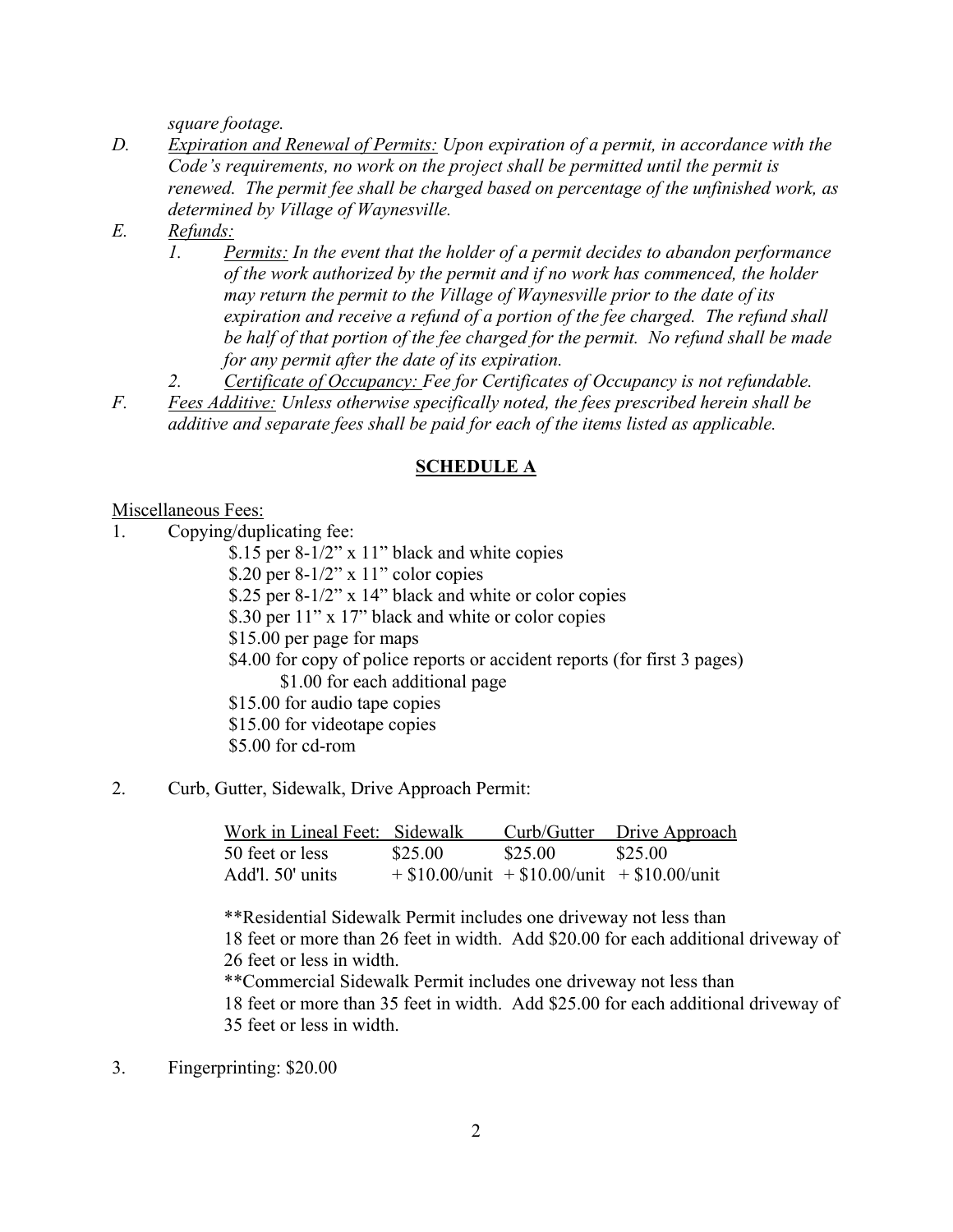- 4. Garage Sale Permit: \$5.00 (good for 3 consecutive days)
- 5. Returned Check Charge: \$30.00
- 6. Soliciting (Door to Door Sales): \$75.00 application fee
- 7. Horse Drawn Taxi: \$50.00
- 8. Developers Handbook: \$30.00
- 9. Charter copy: \$5.00
- 10. Codified Ordinances copy: \$75.00
- 11. Notary Service Fee: \$1.50, per Ohio Revised Code § 147.08 B
- 12. Background Investigations: \$20.00
- 13. Police Special Event/Off Duty Service Fee: \$60.00 per hour reimbursement fee
- 14. Street Department Special Event/Off Duty Service Fee: \$50 per hour reimbursement fee

Relative to work and installations within the Street Right of Way:

- 1. Franchise Permit Fee As per franchise agreement.
- 2. General Permit Fee 3% of annual Gross Revenues
- 3. Special Permit \$1.50 per linear foot of right of way used or occupied, to be paid annually by January 31.
- 4. Street Opening \$50.00 per opening
- 5. Daily Work Fee \$25.00 per day plus \$0.10 per linear foot of right of way in which construction, maintenance or other activities takes place.

## **SCHEDULE B**

*The following fees are required to be paid to the Village of Waynesville for the application indicated herein. All fees must be paid prior to the issuance of a permit. These fees are established by ordinance and may be amended at any time by the Village Council. When construction has begun or a use has been initiated prior to the issuance of the permit, the standard fee shall be doubled as a penalty for non-compliance with the Village of Waynesville Codified Ordinances.*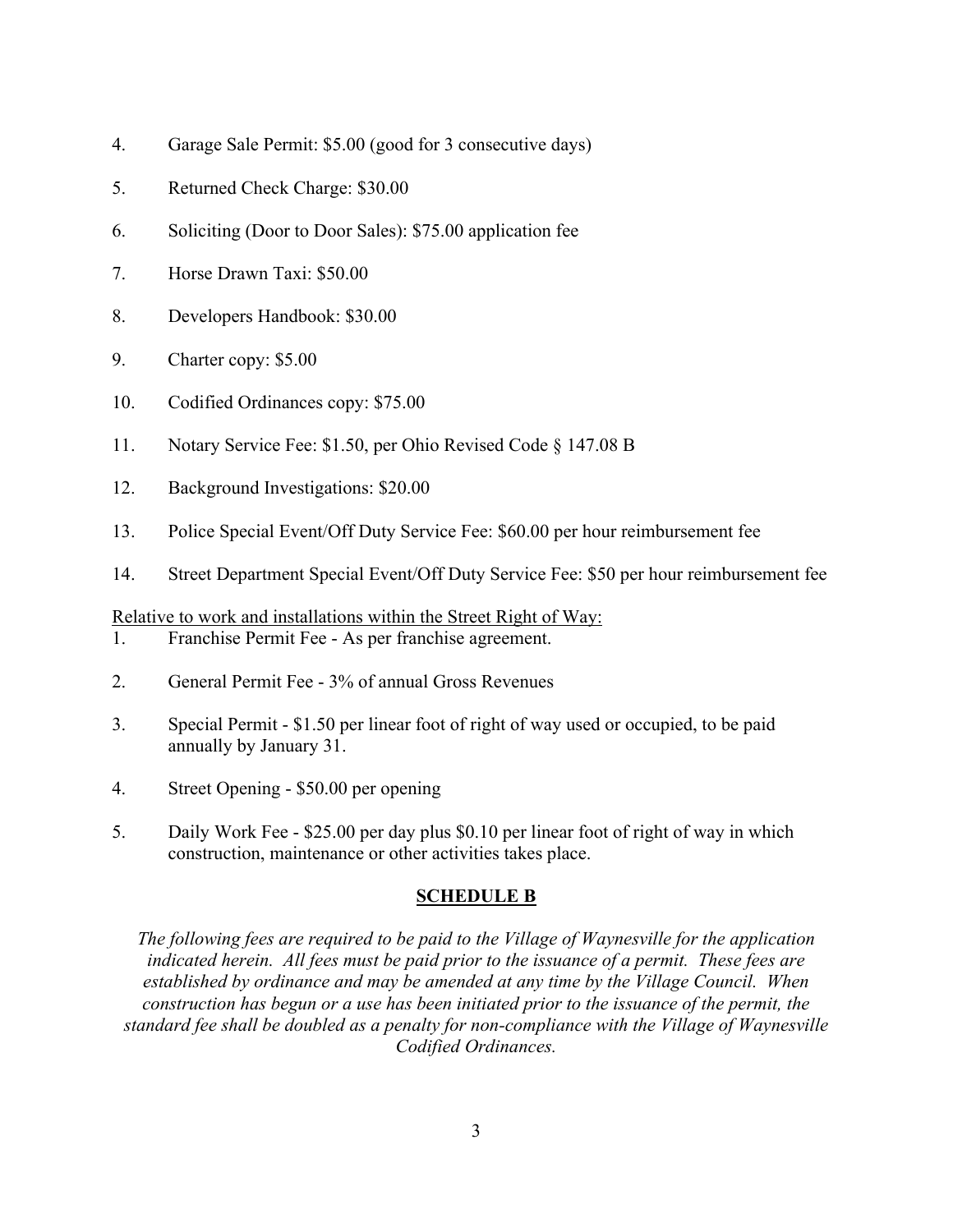Planning & Zoning Fees (per occupied unit):

- 1. Certificate of Zoning Compliance (Includes attached decks, porches and garages.):
	- A.  $\$\,10$  per square foot to be placed in the following funds: 40% Storm Sewer 30% Administrative Fees 20% Parks and Rec 10% Sidewalk
- 2. Temporary Zoning Certificate: \$75.00 (For the temporary use of land, maximum of 30 days, such as construction trailers, temporary storage trailer/P.O.D.S unit, etc.)
- 3. Site Plan Review (Commercial/Industrial): Applicant will be billed at the published rate charged by the Village Engineer pursuant to contract and shall be paid prior to the issuance of any permit.
- 4. Zoning Map Amendment (Rezoning):
	- A. First acre or portion thereof: \$500.00
	- B. Each additional acre or portion thereof: \$25.00
- 5. Planned District:
	- A. Conceptual Plan: \$250.00, plus \$25.00 per acre or fraction thereof.
	- B. Preliminary Development Plan:
		- a. 0-100 acres: \$550.00
		- b. 101-500 acres: \$800.00
		- c. 501 acres and over: \$1,250.00, plus \$25.00 per acre or fraction thereof.
	- C. Final Development Plan:
		- a. 0-100 acres: \$800.00
		- b. 101-500 acres: \$1,250.00
		- c. 501 acres and over: \$1,500.00, plus \$15.00 per acre or fraction thereof.
- 6. Fence Permit: \$50.00
- 7. Sign Permit:
	- A. Wall Sign: \$20.00 up to and including 25 square feet, plus \$1.50 per square foot for each additional square foot.
	- B. Freestanding Sign: \$20.00 up to and including 15 square feet, plus \$1.50 per square foot for each additional square foot.
	- C. Projecting Sign: \$20.00 up to and including 12 square feet, plus \$1.50 per square foot for each additional square foot.
	- D. Window Sign: \$20.00 up to and including 12 square feet, plus \$1.50 per square foot for each additional square foot.
	- E. Temporary Sign: \$25.00 for a display period, per Chapter 153 of Village of Waynesville Codified Ordinances.
	- F. Church/Institutional Signs: \$20.00 up to and including 20 square feet, plus \$1.50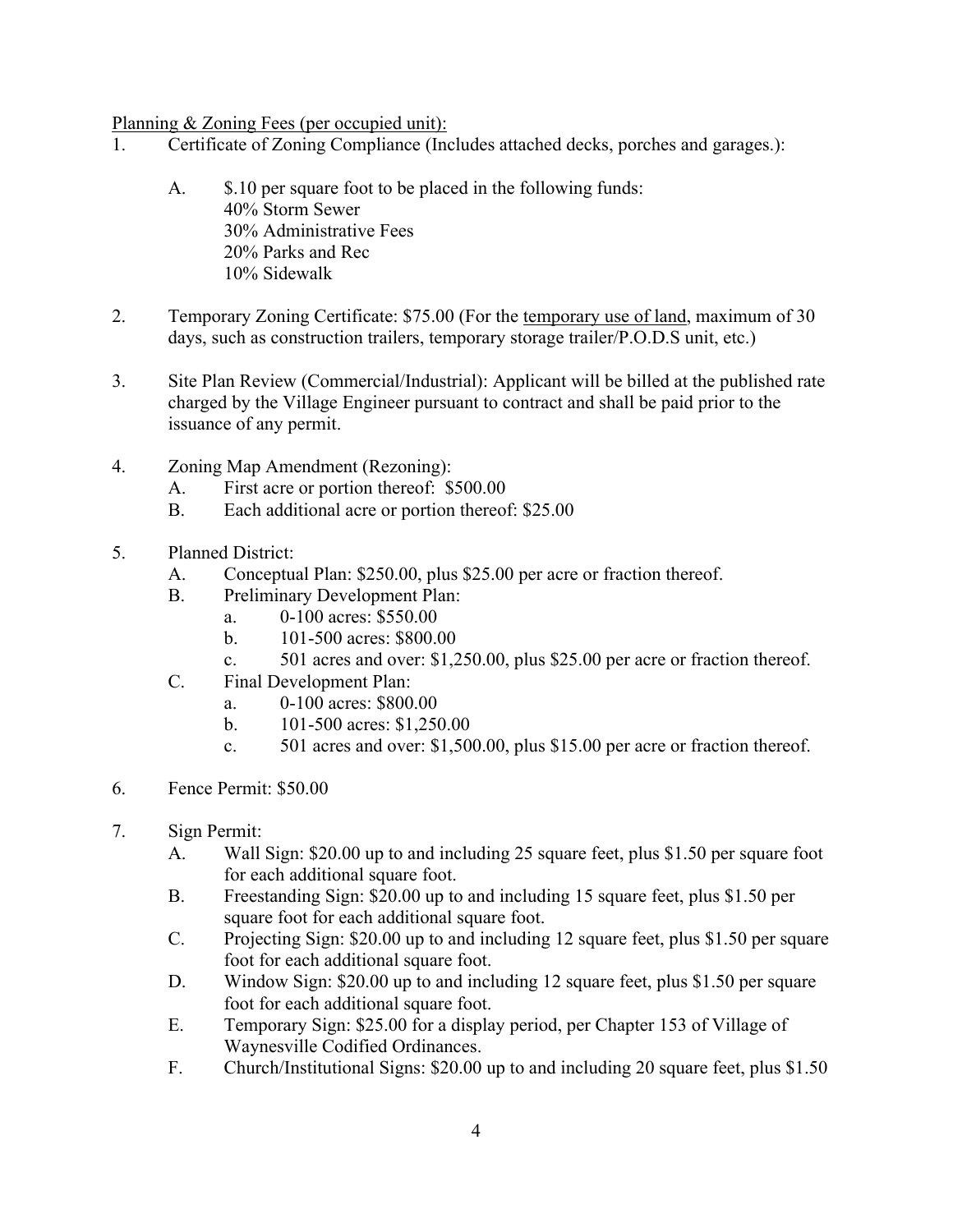per square foot for each additional square foot.

- G. Gasoline Service Station Price Sign: \$20.00 up to 20 square feet, plus \$1.50 per square foot for each additional square foot.
- 8. Accessory Structure Permit (Structures not attached to house.):
	- A. Deck and Porches: 0-300 sq. ft.: \$100.00 301-500 sq. ft.: \$125.00 501-1,000 sq. ft.: \$150.00 1,001 sq. ft. and over: \$175.00
	- B. Detached Garage, Workshop, Shed or Storage Facility: 0-300 sq. ft.: \$100.00 301-500 sq. ft.: \$125.00 500-1,000 sq. ft.: \$150.00 1,001 sq. ft. and over: \$175.00
	- C. Gazebo: \$80.00
	- D. Masonry Fireplace: \$80.00
	- E. Move Existing Structure:
		- 1. Accessory Structures: No Fee
		- 2. Principal Structures: See Certificate of Zoning Compliance Charges
	- F. Patio Cover or Carport: \$50.00 (not enclosed)
	- G. Retaining Wall: \$80.00
	- H. Swimming Pool: \$100.00
- 9. Demolition Permit: \$100.00
- 10. Conditional Use Permit Application: \$250.00
- 11. Variance Request Application: \$250.00
- 12. Certificate of Appropriateness:
	- A. Repair with same materials: \$15.00
	- B. Substitution of materials: \$35.00
	- C. New Construction: \$35.00
	- D. Signs: \$15.00
- 13. Occupancy Permit: \$35.00
- 14. Re-Occupancy Permit: \$35.00
- 15. Park Fee: \$500.00
- 16. Third Party Review: Applicant will be billed at the published rate charged by the Village Engineer pursuant to contract and shall be paid prior to the issuance of any permit.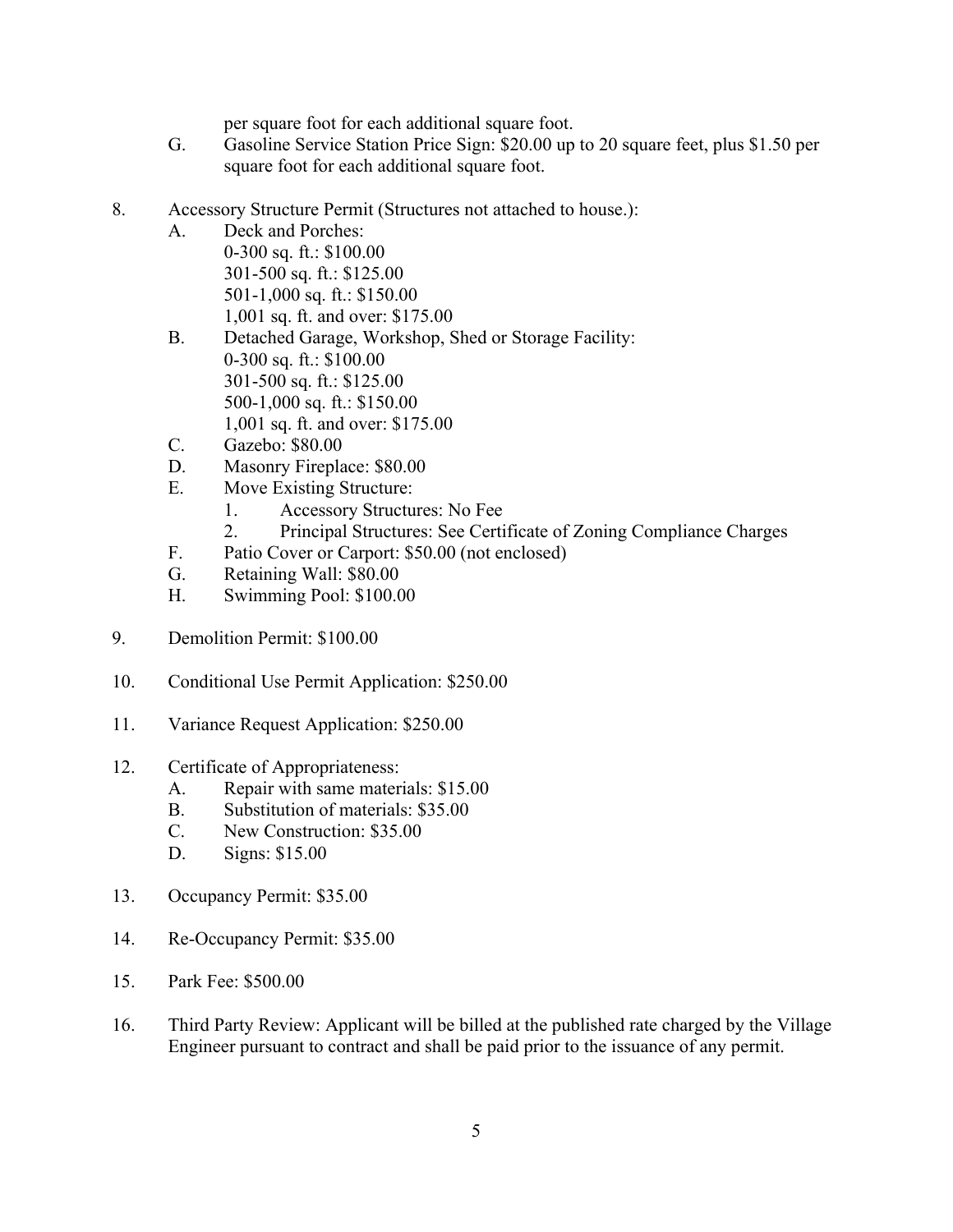- 17. Flood Plain Elevation Certification Permit: \$100.00
- 18. Minor Subdivision (Lot Split, Combination or Replat):
	- A. Residential: \$100.00, plus \$15.00 per lot.
	- B. Non-Residential: \$125.00, plus \$15.00 per lot.
- 19. Parking Requirement Non-Compliance: \$5.00 per parking space per month.
- 20. Plat Review Fee (public improvements): Applicant will be billed at the published rate charged by the Village Engineer pursuant to contract and shall be paid prior to the issuance of any permit.
- 21. Street Tree Permit Fee (Waterford Place Subdivision): \$500.00

## **SCHEDULE C**

#### Bulk Water Rate

1. \$5.50/1,000 gallons effective 1/1/2022 (2021-047) \$5.75/1,000 gallons effective 1/1/2023(2021-047)

#### Water Utility Fees:

- 1. Disconnect utility service: \$25.00
- 2. Reconnect utility service: \$25.00
- 3. Water meter purchase: \$255.00 (5/8" x 3/4" meter)
- 4. Late fee for past due bills: 10% of outstanding balance
- 5. Meter installation fee: \$150.00
- 6. Water line inspection fee: \$150.00

#### Water Connection Fee (Ordinance 2018-035):

| 1. | Size of Meter Connection | Fee       |
|----|--------------------------|-----------|
|    | 5/8"                     | \$4,300   |
|    | 3/4"                     | \$8,000   |
|    | 1"                       | \$16,000  |
|    | 1.5"                     | \$28,000  |
|    | 2"                       | \$58,000  |
|    | 3"                       | \$74,000  |
|    | 4"                       | \$104,000 |
|    | 6"                       | \$116,000 |
|    | 8"                       | \$208,000 |
|    |                          |           |

Connections for the Fire Service will be metered in a vault or pit and will be metered to the diameter of the pipe. All costs for the fire service connection will be the responsibility of the property owner. (Ordinance 2018-040)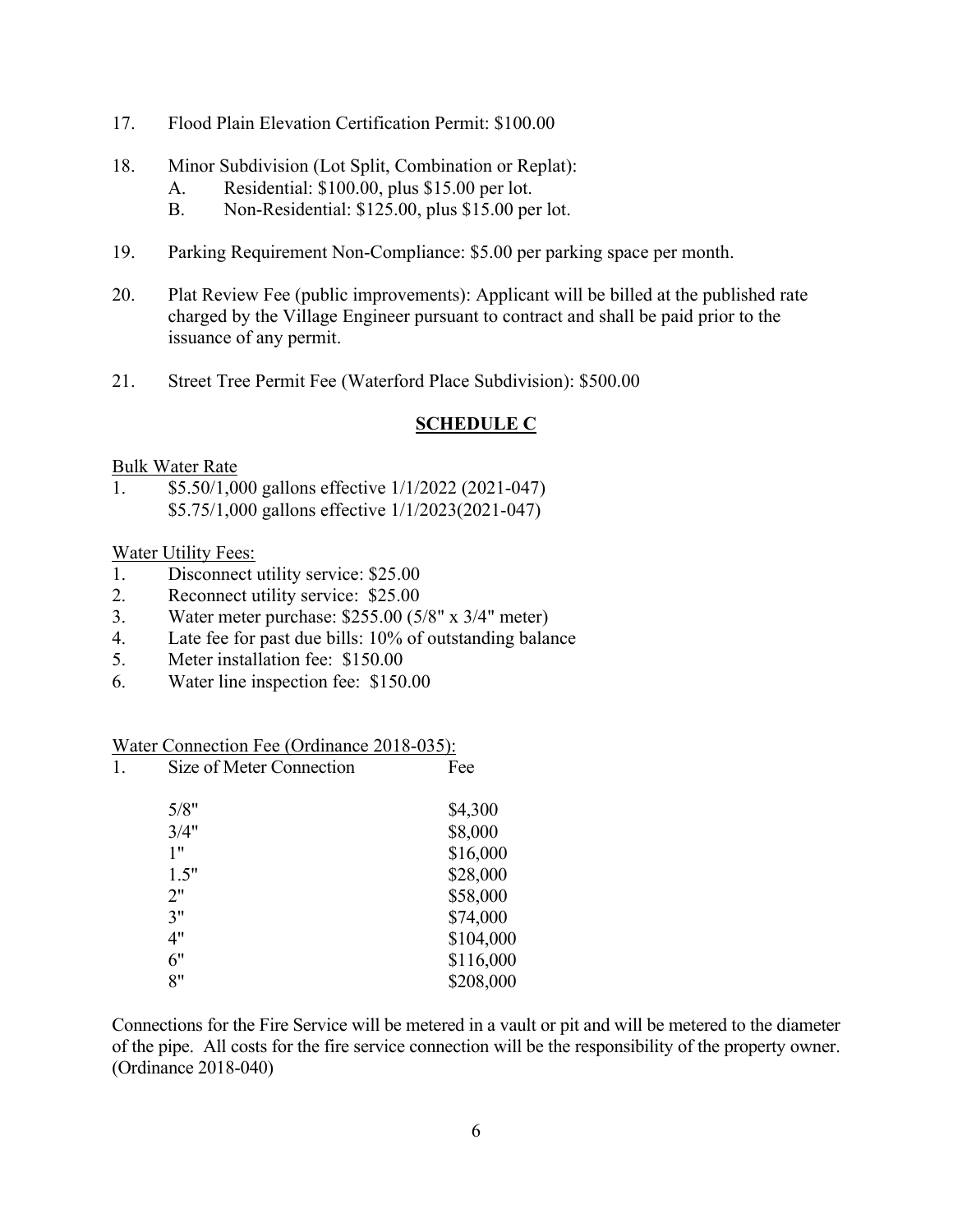Inside the Corporation

- 1. Monthly water capital surcharge: \$10.00
- 2. Monthly water improvement charge: \$1.88
- 3. Commodity charge: \$3.77/1,000 gallons effective 1/1/2022 (2021-047) Commodity charge: \$3.95/1,000 gallons effective 1/1/2023 (2021-047) Commodity charge: \$4.14/1,000 gallons effective 1/1/2024 (2021-047)

Corporation Limits:

- 1. Monthly water capital surcharge: \$10.00
- 2. Monthly water improvement charge: \$1.88
- 3. Commodity charge: \$4.61/1,000 gallons effective 1/1/2022 (2021-047) Commodity charge: \$4.84/1,000 gallons effective 1/1/2023 (2021-047) Commodity charge: \$5.08/1,000 gallons effective 1/1/2024 (2021-047)

Water Tower Fee for all new connections:

1. \$1,500.00 per connection (2019-043)

## Trash and Yard Waste Disposal Service:

- 1. \$15.80 per month (includes one toter) effective Aug 17, 2019. (2019-033) \$16.00 per month (includes one toter) effective May 17, 2020. (2019-033) \$16.59 per month (includes one toter) effective May 17, 2021. (2019-033)
- 2. Additional trash toter: \$3.00 per month

## Temporary Ban on Water Usage Violation:

1. \$100.00 per violation

## Water Meter Jumper Violation:

1. \$500.00 per violation

## Street Light Utility:

1. \$2.30 per month per property individual business or residence (2020-028)

## Storm Sewer:

1. \$6.00 per month per customer (2018-034)

## Water Surcharge:

1. \$10.00 per month per customer

## Water Improvement:

1. \$1.88 per month per customer